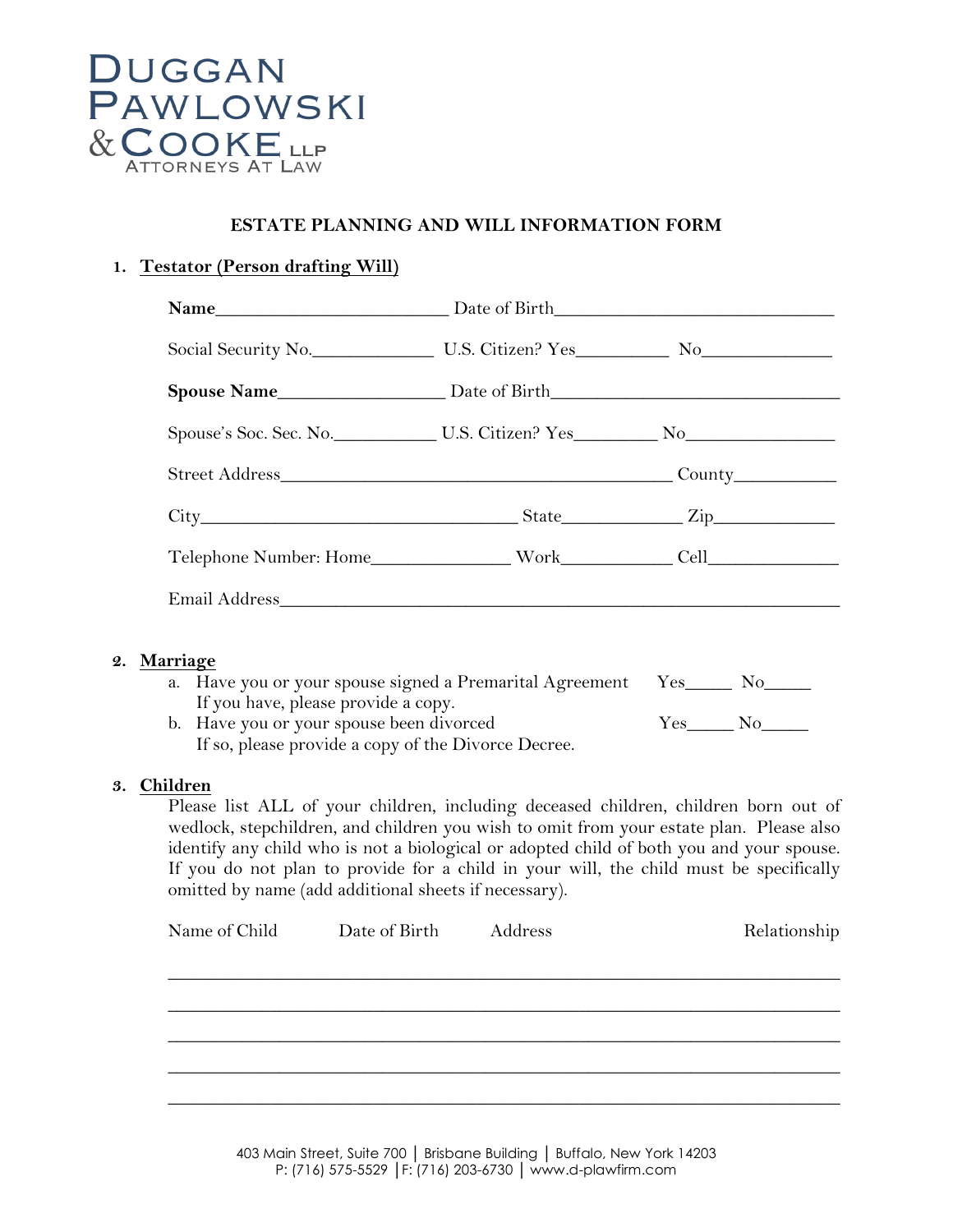a. Have any children received an advance on their inheritance or are any children financially indebted to you? If so please explain. \_\_\_\_\_\_\_\_\_\_\_\_\_\_\_\_\_\_\_\_\_\_\_\_\_\_\_\_\_\_

\_\_\_\_\_\_\_\_\_\_\_\_\_\_\_\_\_\_\_\_\_\_\_\_\_\_\_\_\_\_\_\_\_\_\_\_\_\_\_\_\_\_\_\_\_\_\_\_\_\_\_\_\_\_\_\_\_\_\_\_\_\_\_\_\_\_\_\_\_

\_\_\_\_\_\_\_\_\_\_\_\_\_\_\_\_\_\_\_\_\_\_\_\_\_\_\_\_\_\_\_\_\_\_\_\_\_\_\_\_\_\_\_\_\_\_\_\_\_\_\_\_\_\_\_\_\_\_\_\_\_\_\_\_\_\_\_\_\_

b. Is there any reason NOT to treat your children equally? If so, please explain.

c. Are any of the children under a disability?\_\_\_\_\_\_\_\_\_\_\_\_\_\_\_\_\_\_\_\_\_\_\_\_\_\_\_\_\_\_\_\_\_\_

d. Do you have any special concerns or objects regarding your children? \_\_\_\_\_\_\_\_\_

e. If any child should predecease parent, should his/her share pass through to his/her children?\_\_\_\_\_\_\_\_\_\_\_. If so please indicated grandchildren, if any. Include grandchildren born out of wedlock and indicate whether they should be entitled to inherit:

| Name | Date of Birth | Address | Parents                                                                                                                                                              |
|------|---------------|---------|----------------------------------------------------------------------------------------------------------------------------------------------------------------------|
|      |               |         |                                                                                                                                                                      |
|      |               |         |                                                                                                                                                                      |
|      |               |         |                                                                                                                                                                      |
|      |               |         |                                                                                                                                                                      |
|      |               |         |                                                                                                                                                                      |
|      |               |         |                                                                                                                                                                      |
|      |               |         |                                                                                                                                                                      |
|      |               |         | f. Guardians. Who should be guardian of your minor children? (A guardian has<br>physical and legal control over your children until they reach the age of 18. If you |

physical and legal control over your children until they reach the age of 18.) If you do not have minor children, this person will be responsible for managing assets that are left to minors (for example, grandchildren).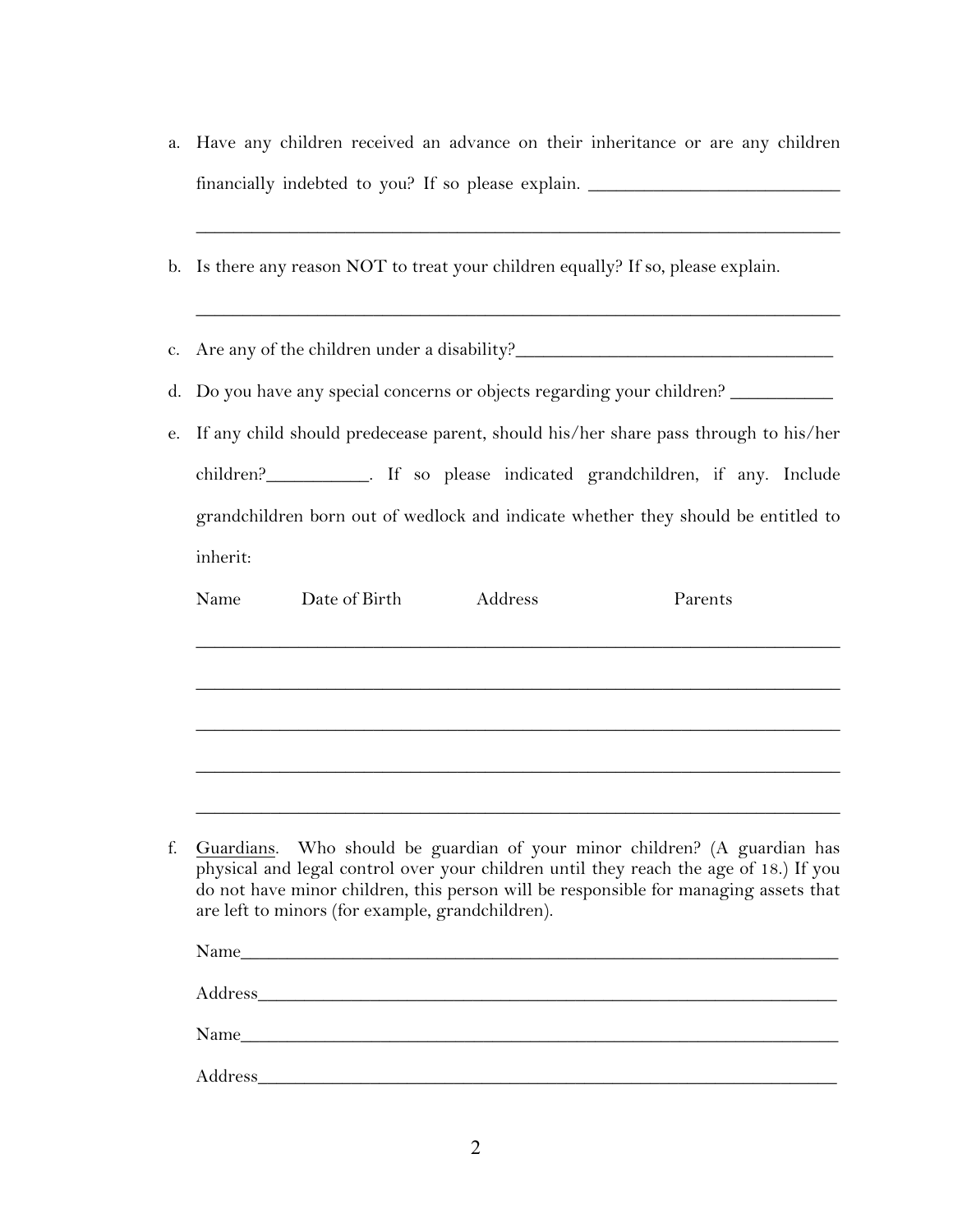**4. Personal Representative**. Who should be personal representative ("executor") of your estate? A personal representative is responsible for probating your will, paying your debts, collecting your assets and settling your estate. (Spouse is usually named first)

| Second Alternate |
|------------------|
|                  |
|                  |

**5. Trusts**. If a trust is appropriate to include in your estate plan, who should be the trustee? A trustee is the person or entity who is responsible for managing the assets place into the trust. A trustee manages the assets for your children or other beneficiaries until they reach specified ages. If you do not establish a trust children inherit at age 18. You may name an individual, bank or trust company, or both to act as your trustee.

| - -<br>$- - - - - -$ |  |
|----------------------|--|
|                      |  |

Address\_\_\_\_\_\_\_\_\_\_\_\_\_\_\_\_\_\_\_\_\_\_\_\_\_\_\_\_\_\_\_\_\_\_\_\_\_\_\_\_\_\_\_\_\_\_\_\_\_\_\_\_\_\_\_\_\_\_\_\_\_\_\_\_\_

Alternate Trustee\_\_\_\_\_\_\_\_\_\_\_\_\_\_\_\_\_\_\_\_\_\_\_\_\_\_\_\_\_\_\_\_\_\_\_\_\_\_\_\_\_\_\_\_\_\_\_\_\_\_\_\_\_\_\_\_\_

Address**\_\_\_\_\_\_\_\_\_\_\_\_\_\_\_\_\_\_\_\_\_\_\_\_\_\_\_\_\_\_\_\_\_\_\_\_\_\_\_\_\_\_\_\_\_\_\_\_\_\_\_\_\_\_\_\_\_\_\_\_\_\_\_\_\_**

Ages for distribution to children from the trust: (Example  $1/3$   $\omega$ 21,  $1/3$   $\omega$ 25 and  $1/3$   $\omega$  30)

 $\_$  , and the set of the set of the set of the set of the set of the set of the set of the set of the set of the set of the set of the set of the set of the set of the set of the set of the set of the set of the set of th  $\_$  , and the set of the set of the set of the set of the set of the set of the set of the set of the set of the set of the set of the set of the set of the set of the set of the set of the set of the set of the set of th

\_\_\_\_\_\_\_\_\_\_\_\_\_\_\_\_\_\_\_\_\_\_\_\_\_\_\_\_\_\_\_\_\_\_\_\_\_\_\_\_\_\_\_\_\_\_\_\_\_\_\_\_\_\_\_\_\_\_\_\_\_\_\_\_\_\_\_\_\_\_\_

How should your estate be distributed if your spouse and/or children do not survive you?\_\_\_\_\_\_\_\_\_\_\_\_\_\_\_\_\_\_\_\_\_\_\_\_\_\_\_\_\_\_\_\_\_\_\_\_\_\_\_\_\_\_\_\_\_\_\_\_\_\_\_\_\_\_\_\_\_\_\_\_\_\_\_\_\_\_\_\_\_\_\_

\_\_\_\_\_\_\_\_\_\_\_\_\_\_\_\_\_\_\_\_\_\_\_\_\_\_\_\_\_\_\_\_\_\_\_\_\_\_\_\_\_\_\_\_\_\_\_\_\_\_\_\_\_\_\_\_\_\_\_\_\_\_\_\_\_\_\_\_\_\_\_\_\_\_\_ \_\_\_\_\_\_\_\_\_\_\_\_\_\_\_\_\_\_\_\_\_\_\_\_\_\_\_\_\_\_\_\_\_\_\_\_\_\_\_\_\_\_\_\_\_\_\_\_\_\_\_\_\_\_\_\_\_\_\_\_\_\_\_\_\_\_\_\_\_\_\_\_\_\_\_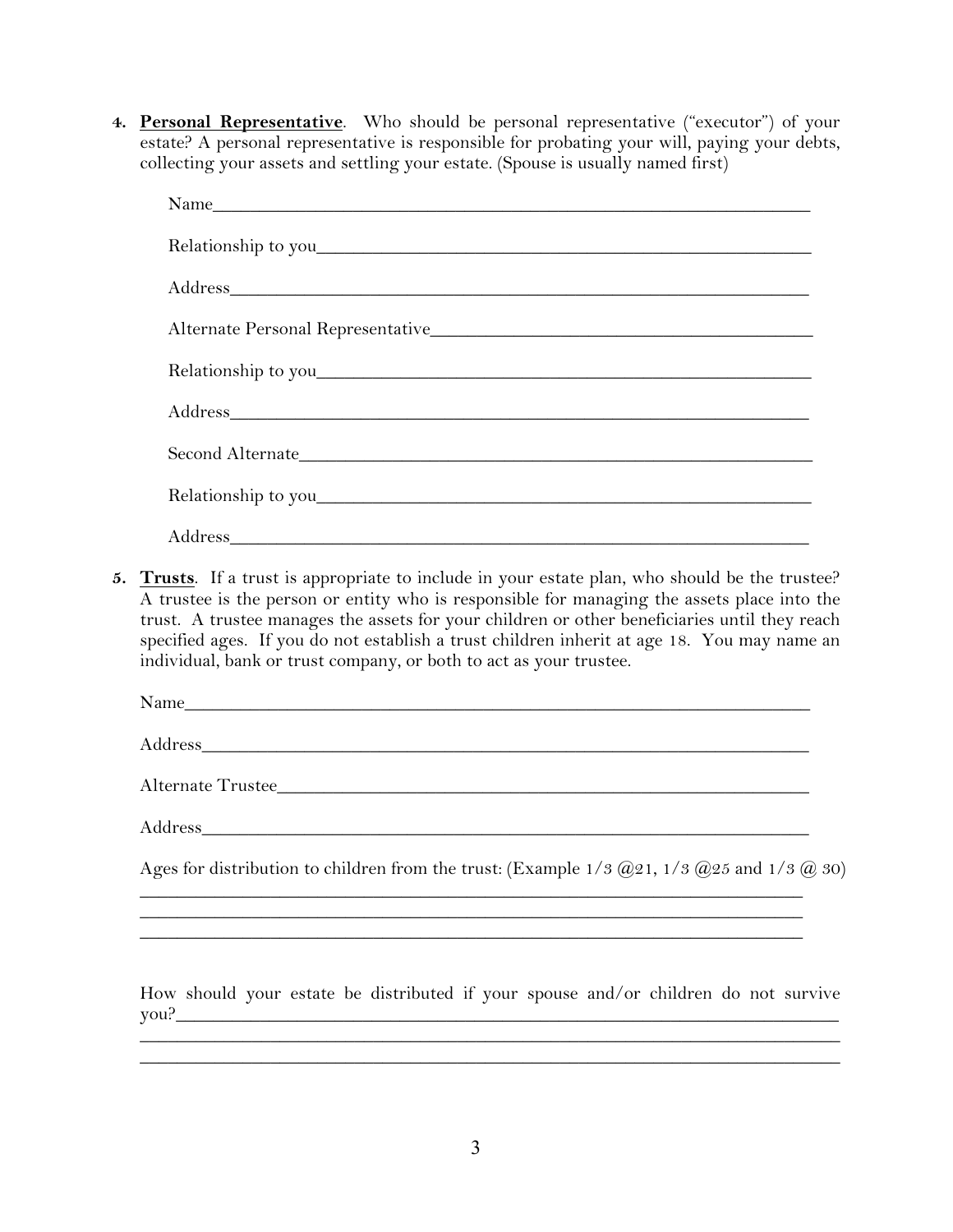If you do not have children, please indicate to whom your estate should pass (beyond a spouse, if any) and share to each person:\_\_\_\_\_\_\_\_\_\_\_\_\_\_\_\_\_\_\_\_\_\_\_\_\_\_\_\_\_\_\_\_\_\_\_\_\_\_\_\_\_\_

 $\mathcal{L}_\mathcal{L} = \mathcal{L}_\mathcal{L} = \mathcal{L}_\mathcal{L} = \mathcal{L}_\mathcal{L} = \mathcal{L}_\mathcal{L} = \mathcal{L}_\mathcal{L} = \mathcal{L}_\mathcal{L} = \mathcal{L}_\mathcal{L} = \mathcal{L}_\mathcal{L} = \mathcal{L}_\mathcal{L} = \mathcal{L}_\mathcal{L} = \mathcal{L}_\mathcal{L} = \mathcal{L}_\mathcal{L} = \mathcal{L}_\mathcal{L} = \mathcal{L}_\mathcal{L} = \mathcal{L}_\mathcal{L} = \mathcal{L}_\mathcal{L}$ 

### **6. Specific Bequest Information**

Do you wish to make any specific bequests in your will other than by a list provided in your will?

 $\overline{\phantom{a}}$  , and the contribution of the contribution of the contribution of the contribution of the contribution of the contribution of the contribution of the contribution of the contribution of the contribution of the

 $\mathcal{L}_\mathcal{L} = \{ \mathcal{L}_\mathcal{L} = \{ \mathcal{L}_\mathcal{L} = \{ \mathcal{L}_\mathcal{L} = \{ \mathcal{L}_\mathcal{L} = \{ \mathcal{L}_\mathcal{L} = \{ \mathcal{L}_\mathcal{L} = \{ \mathcal{L}_\mathcal{L} = \{ \mathcal{L}_\mathcal{L} = \{ \mathcal{L}_\mathcal{L} = \{ \mathcal{L}_\mathcal{L} = \{ \mathcal{L}_\mathcal{L} = \{ \mathcal{L}_\mathcal{L} = \{ \mathcal{L}_\mathcal{L} = \{ \mathcal{L}_\mathcal{$ 

#### **7. Other Information**

Do you have a safe-deposit box?\_\_\_\_\_\_\_\_\_\_\_\_ If so, where?\_\_\_\_\_\_\_\_\_\_\_\_\_\_\_\_\_\_\_\_\_\_\_\_\_\_\_\_\_\_\_\_\_\_\_\_\_\_\_\_\_\_\_\_\_\_\_\_\_\_\_\_\_\_\_\_\_\_

Do you expect any inheritance in the near future? \_\_\_\_\_\_\_\_\_\_\_\_\_\_\_\_\_\_\_\_\_\_\_\_\_\_\_\_\_\_ If so, when?  $\blacksquare$ 

## **8. Financial Inventory** (Use approximate values under each asset)

| Homestead:         |                                                                                  |
|--------------------|----------------------------------------------------------------------------------|
|                    |                                                                                  |
|                    |                                                                                  |
|                    |                                                                                  |
| Encumbrances:      |                                                                                  |
|                    | Mortgage Holder: Amount Owing:                                                   |
|                    | 2nd Mortgage: Amount Owing:                                                      |
| Other Real Estate: |                                                                                  |
|                    |                                                                                  |
|                    |                                                                                  |
|                    |                                                                                  |
| Encumbrances:      |                                                                                  |
|                    | Mortgage Holder:_______________________ Amount Owing:___________________________ |
|                    | 2nd Mortgage: Amount Owing:                                                      |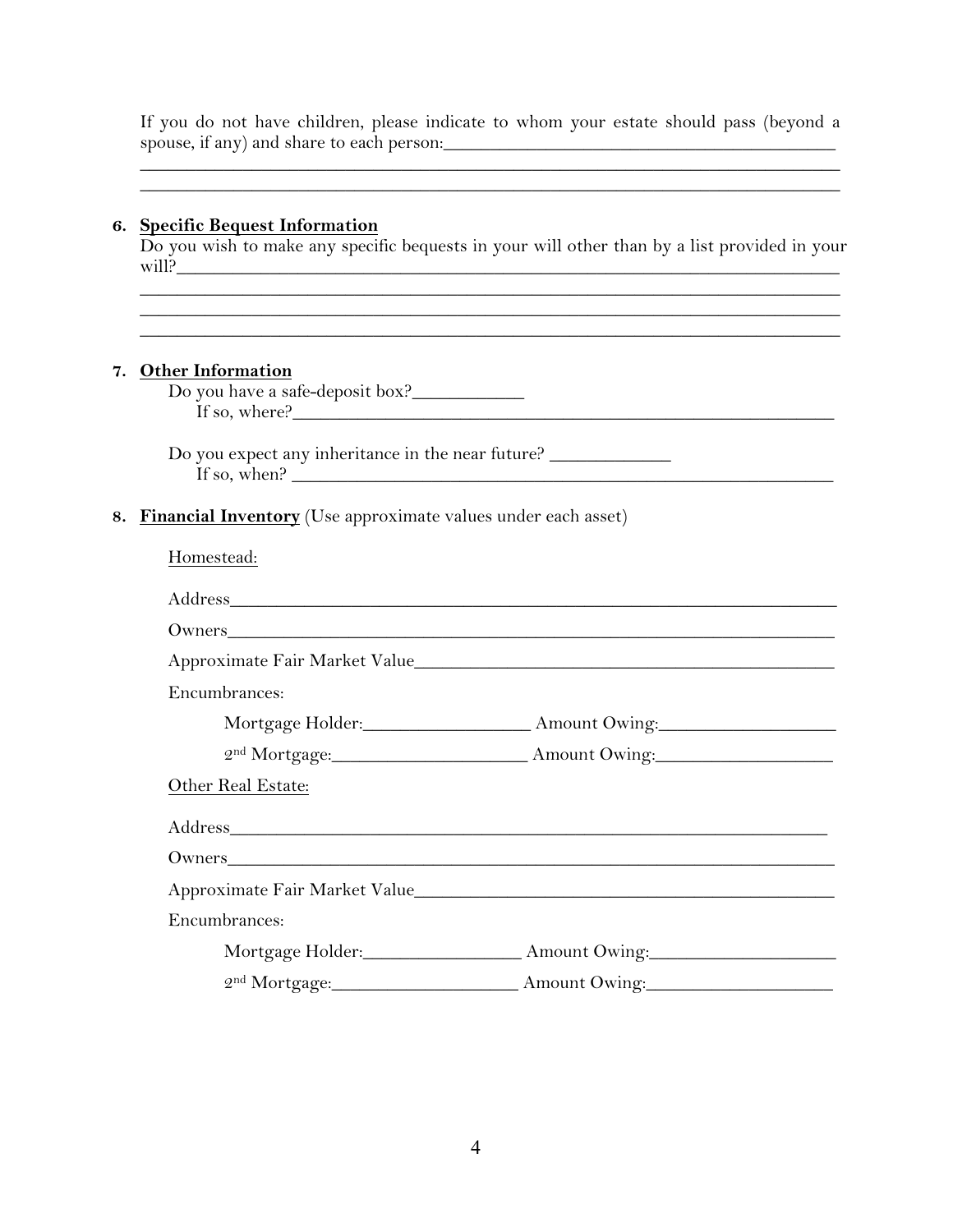# Bank Accounts/Investments: (circle type of account)

# Checking / Savings / Other:

### Account Owner:

Name of Bank:\_\_\_\_\_\_\_\_\_\_\_\_\_\_\_\_\_\_\_\_\_\_\_\_\_\_\_\_\_\_\_\_\_\_\_\_\_\_\_\_\_\_\_\_\_\_\_\_\_\_\_\_\_\_

Approximate Avg. Balance:\_\_\_\_\_\_\_\_\_\_\_\_\_\_\_\_\_\_\_\_\_\_\_\_\_\_\_\_\_\_\_\_\_\_\_\_\_\_\_\_\_\_\_

### Checking / Savings / Other:

Account Owner:\_\_\_\_\_\_\_\_\_\_\_\_\_\_\_\_\_\_\_\_\_\_\_\_\_\_\_\_\_\_\_\_\_\_\_\_\_\_\_\_\_\_\_\_\_\_\_\_\_\_\_\_

Name of Bank:\_\_\_\_\_\_\_\_\_\_\_\_\_\_\_\_\_\_\_\_\_\_\_\_\_\_\_\_\_\_\_\_\_\_\_\_\_\_\_\_\_\_\_\_\_\_\_\_\_\_\_\_\_\_

| Approximate Avg. Balance: |  |
|---------------------------|--|
|                           |  |

# Checking / Savings / Other:

| <b>Account Owner:</b> |  |
|-----------------------|--|
| Name of Bank:         |  |

Approximate Avg. Balance:\_\_\_\_\_\_\_\_\_\_\_\_\_\_\_\_\_\_\_\_\_\_\_\_\_\_\_\_\_\_\_\_\_\_\_\_\_\_\_\_\_\_\_

# IRA's/Mutual Funds/Securities/401k's, ESOP's etc.

| 1) Account Owner              |
|-------------------------------|
|                               |
| Name of Broker                |
|                               |
| 2) Account Owner              |
|                               |
| Name of Broker Name of Broker |
|                               |
|                               |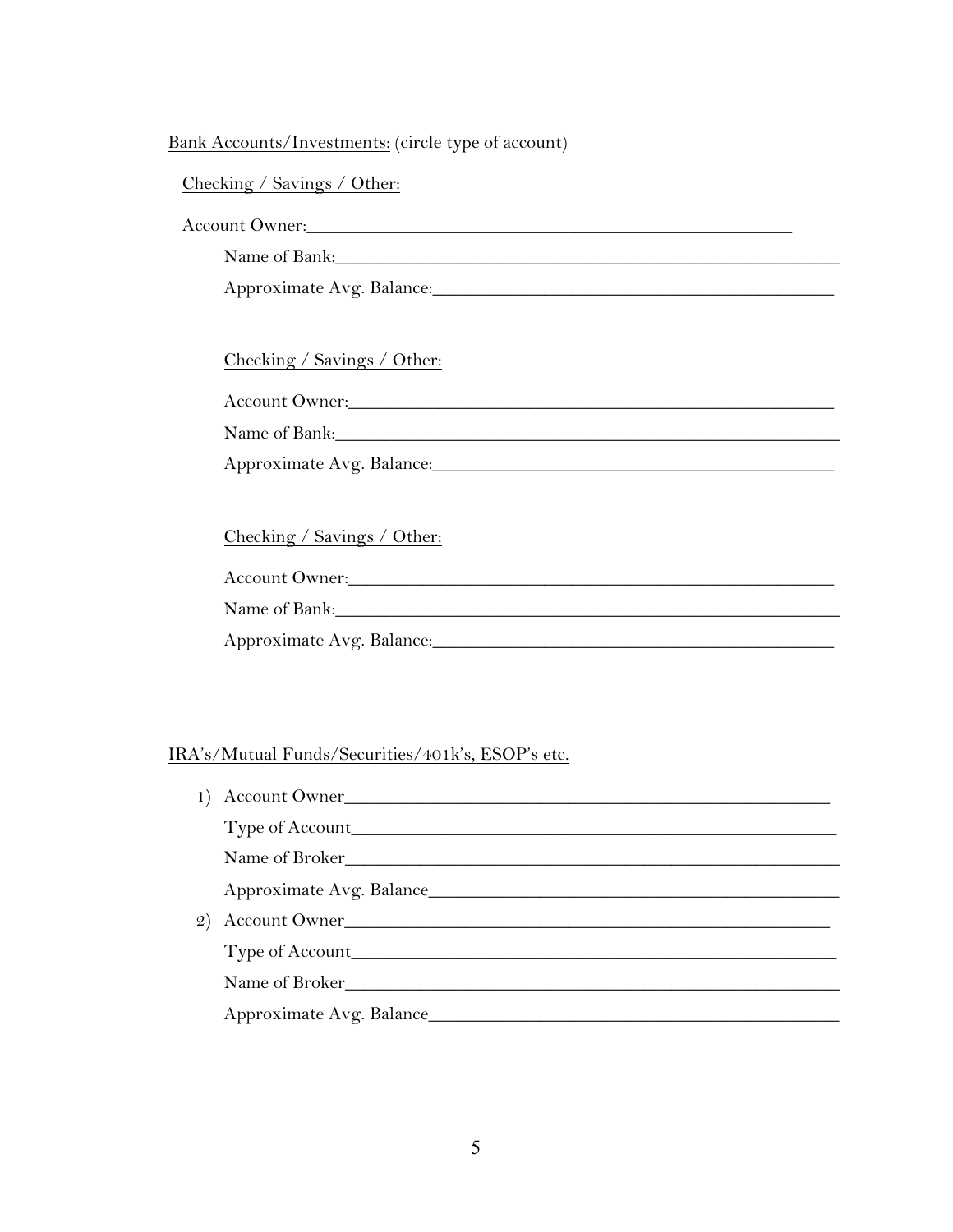#### Life Insurance:

|    | Policy Owner   |
|----|----------------|
|    | Type of Policy |
|    |                |
|    |                |
|    |                |
| 2) | Policy Owner   |
|    |                |
|    |                |
|    |                |
|    |                |

Do you have any other assets of any kind, such as business interests?\_\_\_\_\_\_\_\_\_\_\_\_\_\_\_\_\_\_\_\_\_ If so, please list:

- **9. Power of Attorney.** Are you interested in preparing a Power of Attorney granting another person the power to act on your behalf to manage your assets and pay your bills if you become incompetent or unable to sign your name? \_\_\_\_\_\_\_\_\_\_\_\_\_\_\_\_\_\_\_\_\_\_\_\_\_\_\_\_ If yes, Name of Agent: \_\_\_\_\_\_\_\_\_\_\_\_\_\_\_\_\_\_\_\_\_\_\_\_\_\_\_\_\_\_\_\_\_\_\_\_\_\_\_\_\_\_\_\_\_\_\_\_\_\_\_\_\_\_ Address of Agent: \_\_\_\_\_\_\_\_\_\_\_\_\_\_\_\_\_\_\_\_\_\_\_\_\_\_\_\_\_\_\_\_\_\_\_\_\_\_\_\_\_\_\_\_\_\_\_\_\_\_\_\_\_\_\_\_\_ Phone number of  $\overline{Agent:}$
- **10. Health Care Directive/Living Will.** Are you interested in preparing a Health Care Declaration ("living will") stating your preferences for health care if you are in a terminal condition?\_\_\_\_\_\_\_\_\_\_\_

If yes, please complete the "Health Care Directive" form that follows.